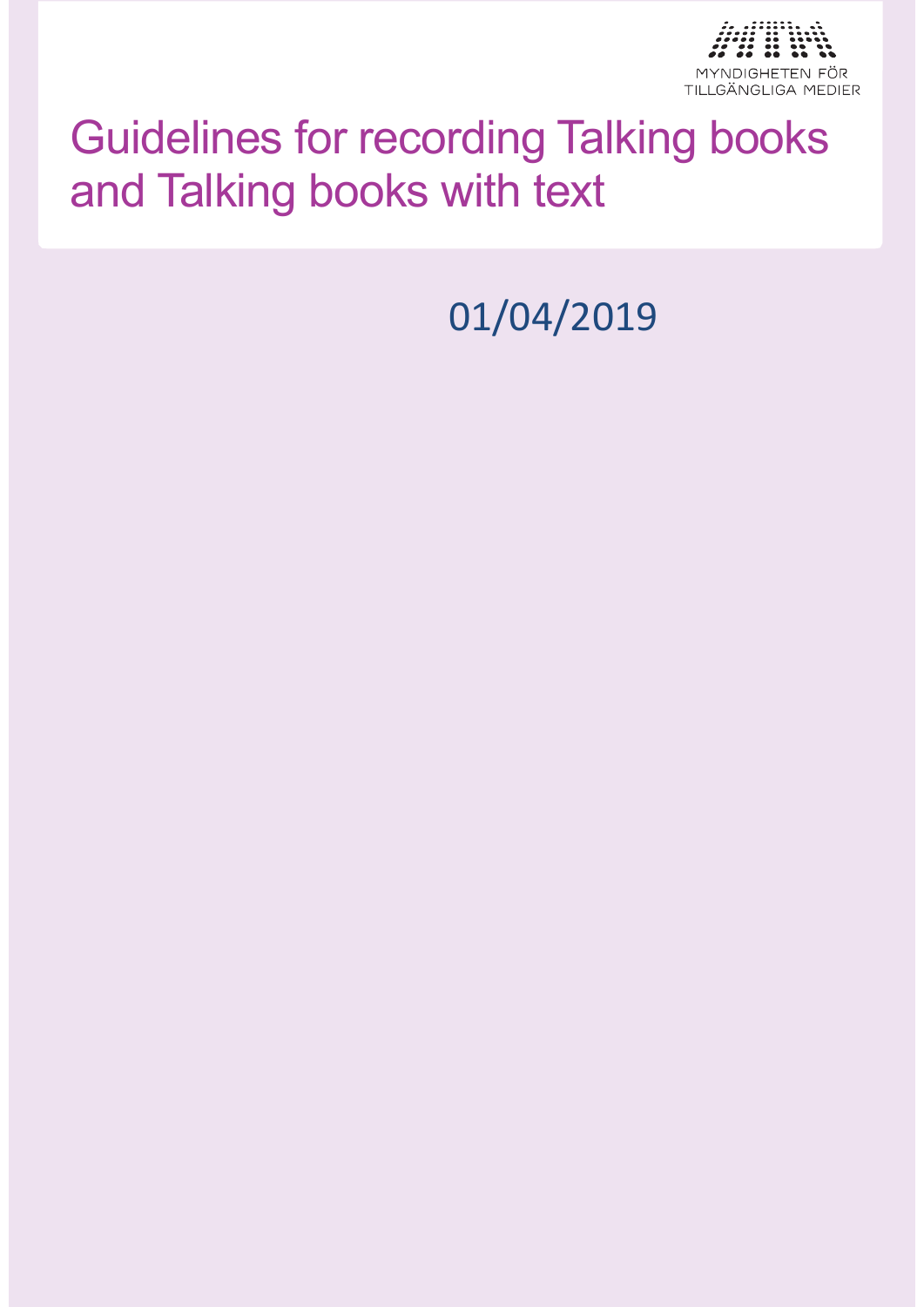### Table of Contents

| 3.2.1 Announcement, §17 Copyright Law and Information on the |  |
|--------------------------------------------------------------|--|
|                                                              |  |
|                                                              |  |
|                                                              |  |
|                                                              |  |
| 3.4.2 Page numbers in books with different languages9        |  |
|                                                              |  |
|                                                              |  |
|                                                              |  |
|                                                              |  |
|                                                              |  |
|                                                              |  |
| 3.10 Bold, small print, double spaced format and italics 11  |  |
|                                                              |  |
|                                                              |  |
|                                                              |  |
|                                                              |  |
|                                                              |  |
|                                                              |  |
|                                                              |  |
|                                                              |  |
|                                                              |  |
|                                                              |  |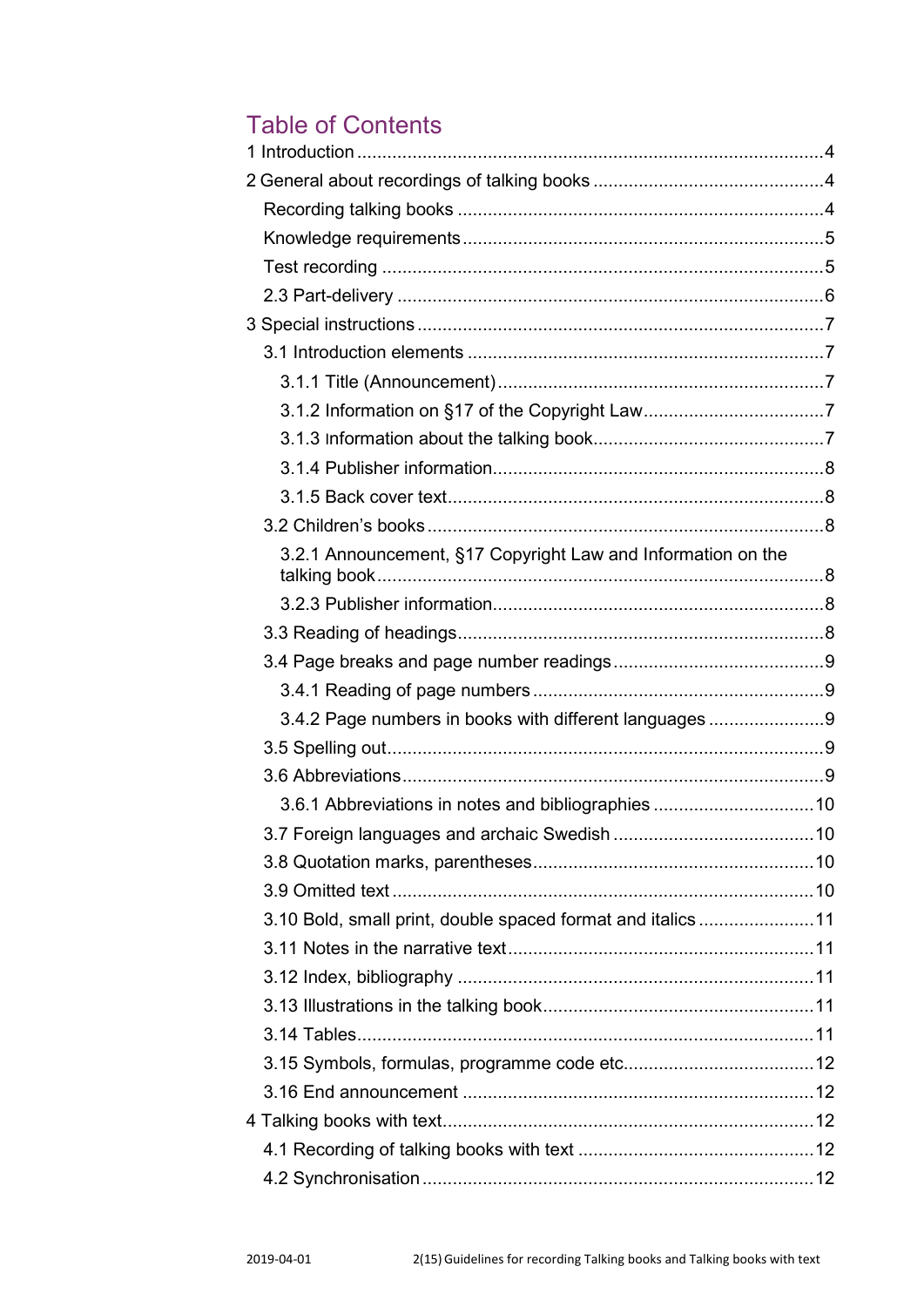| 4.3 Announcement and Information about the talking book13            |  |
|----------------------------------------------------------------------|--|
|                                                                      |  |
| 4.5 The narrator's additions when reading a talking book with text13 |  |
|                                                                      |  |
|                                                                      |  |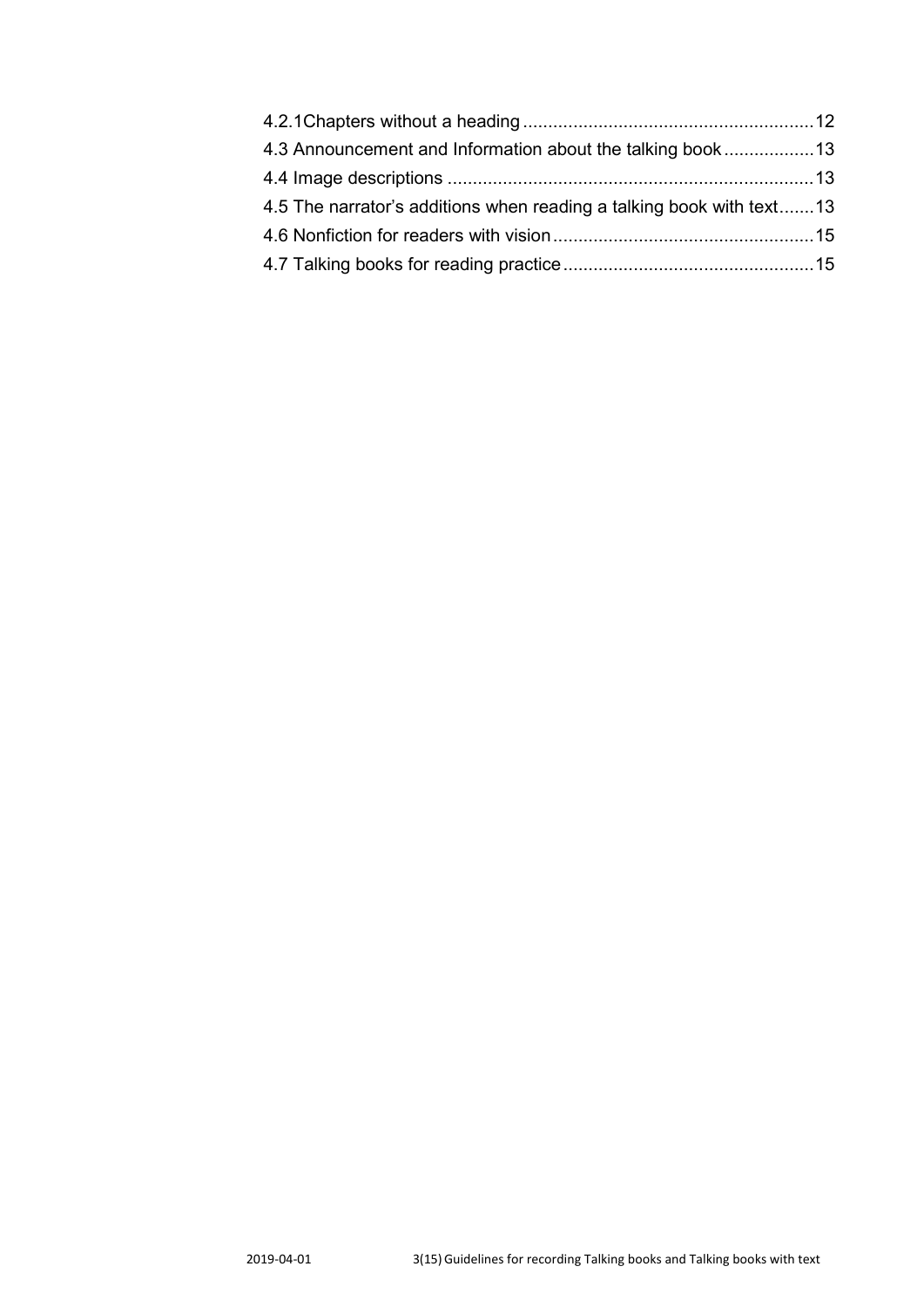#### <span id="page-3-0"></span>**1 Introduction**

These guidelines apply to recordings made on behalf of the Swedish Agency for Accessible Media (MTM).

Please contact the client if you are unsure about how the guidelines apply to a specific book.

Talking books are produced according to §17 of the Copyright Law for persons with reading impairments, who cannot read printed books or inaccessible electronic text. This includes persons with:

- reading and writing impairments
- visual impairment
- other physical disabilities, such as physical impairment and hearing impairment
- intellectual disabilities
- neuropsychiatric impairments such as autism, adhd
- temporary reading impairment

MTM also produces academic literature for college and university students with reading impairment.

These guidelines apply to recording of talking books in **DAISY-format**. MTM currently produces two versions of talking books:

- **Talking books** are talking books containing only audio recordings and headings.
- **Talking books with text** contain text, audio and often illustrations.

### <span id="page-3-1"></span>**2 General about recordings of talking books**

#### <span id="page-3-2"></span>**Recording talking books**

A talking book replaces a printed book. It should follow the printed book as closely as possible. The contents of the book may not be changed or added to. Only obvious errors may be corrected. In case of uncertainty, please contact the client.

Both students and professionals as well as casual readers use talking books. The same titles are often borrowed by persons with different types of reading impairments.

Foreign language books should normally be read by native speakers of the relevant language.

The narrator must have a good understanding of the text. The narrator must also be present in the reading, otherwise the reader will lose the plot.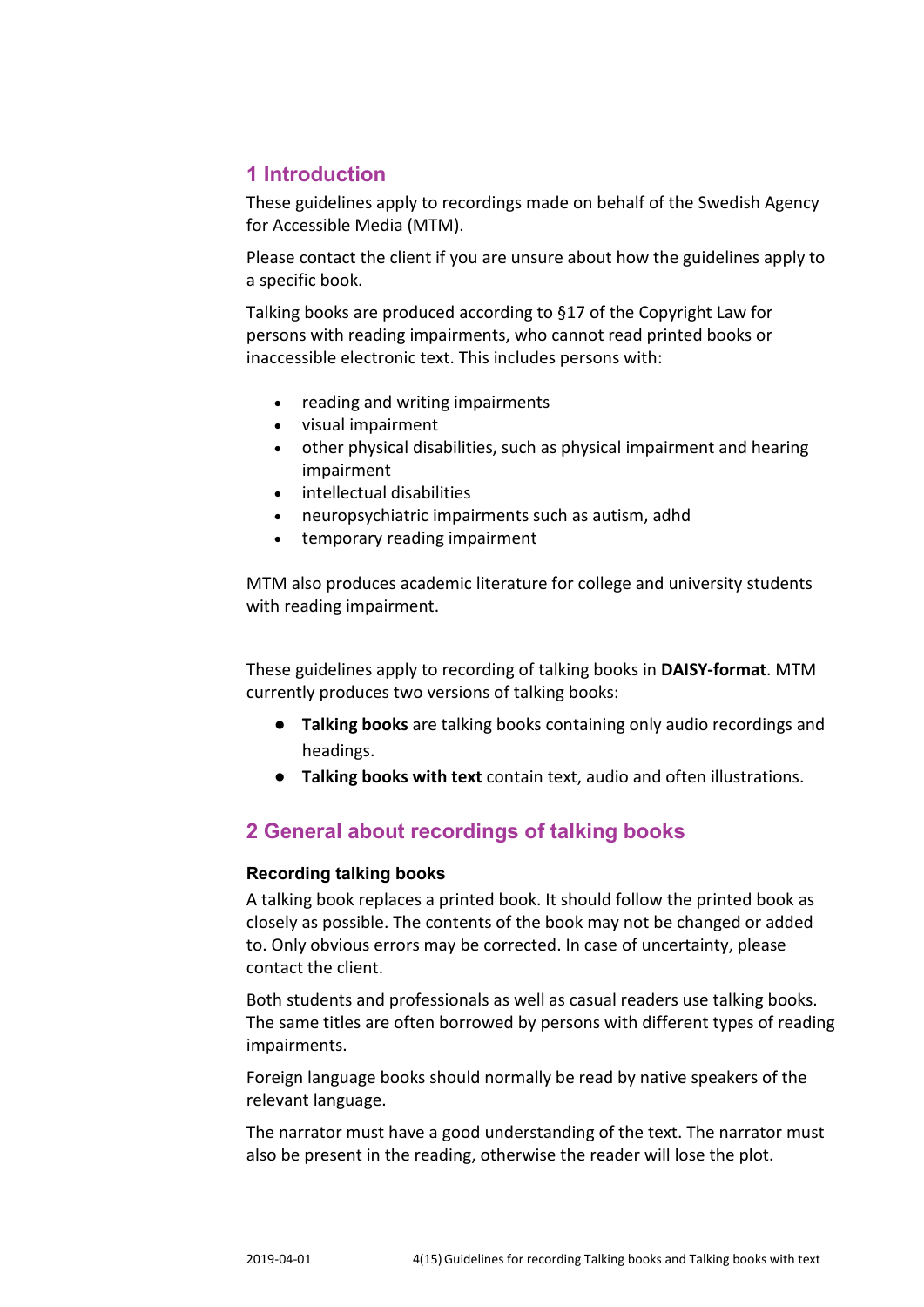A good recording enables the reader to focus on the contents of the text rather than on how the narrator conveys the text. The narrator must have a clear voice and articulate clearly. Strong dialects or dialectical features or a strong accent steal attention and make it harder to understand the text.

The reading should be done with correct phrasing. Emphasis and pausing should reproduce the text in a natural way. The reading pace should be adapted to the style and contents of the book. Pauses are also important between paragraphs, for example in poetry. The pause should be sufficiently long for the reader to understand that a new text, such as a new poem, new short story or new chapter, will follow. This is particularly important in texts without headings, where misunderstandings could otherwise easily occur.

Many readers find that excessive dramatization is disturbing and hinders their own interpretation of the text. At the same time, it is important to convey engagement and nuances in the text. The narrator's own sympathies or antipathies, if any, in relation to the contents, must not affect the recording.

The narrator must ensure that the sound quality of the recording is good. On every recording occasion, the narrator must ensure that the settings for the recording are correct according to the producer's instructions. The recording must not contain irrelevant sounds such as rustling of pages, coughing, background noise, etc.

When recording children's literature, the narrator should strive to read with more passion than is customary for adults and a more accessible language should be used for narrator comments. However, the narrator must avoid reading in an ingratiating way or talking down to the child.

#### <span id="page-4-0"></span>**Knowledge requirements**

The narrator should have a good level of general education and be able to pronounce words in the most common foreign languages (English, Spanish, German, French). Pronunciation of names and concepts in other languages must be correct. Good linguistic ability and confidence in the use of the Swedish language are, of course, important. When recording books in other languages than Swedish, the narrator must have native proficiency or equivalent in the language. The narrator must be able to convey nuances and structures in a text with the use of phrasing, emphasis and pace. When the book is written in the first person, the narrator must be of the same sex as the narrator in the text, and the narrator's age must not differ greatly from that of the narrator in the book.

#### <span id="page-4-1"></span>**Test recording**

Narrators must be approved by the client by way of a test recording. Criteria assessed include voice, reading, text contact and pronunciation. Narrators are approved for each subject manner category and language.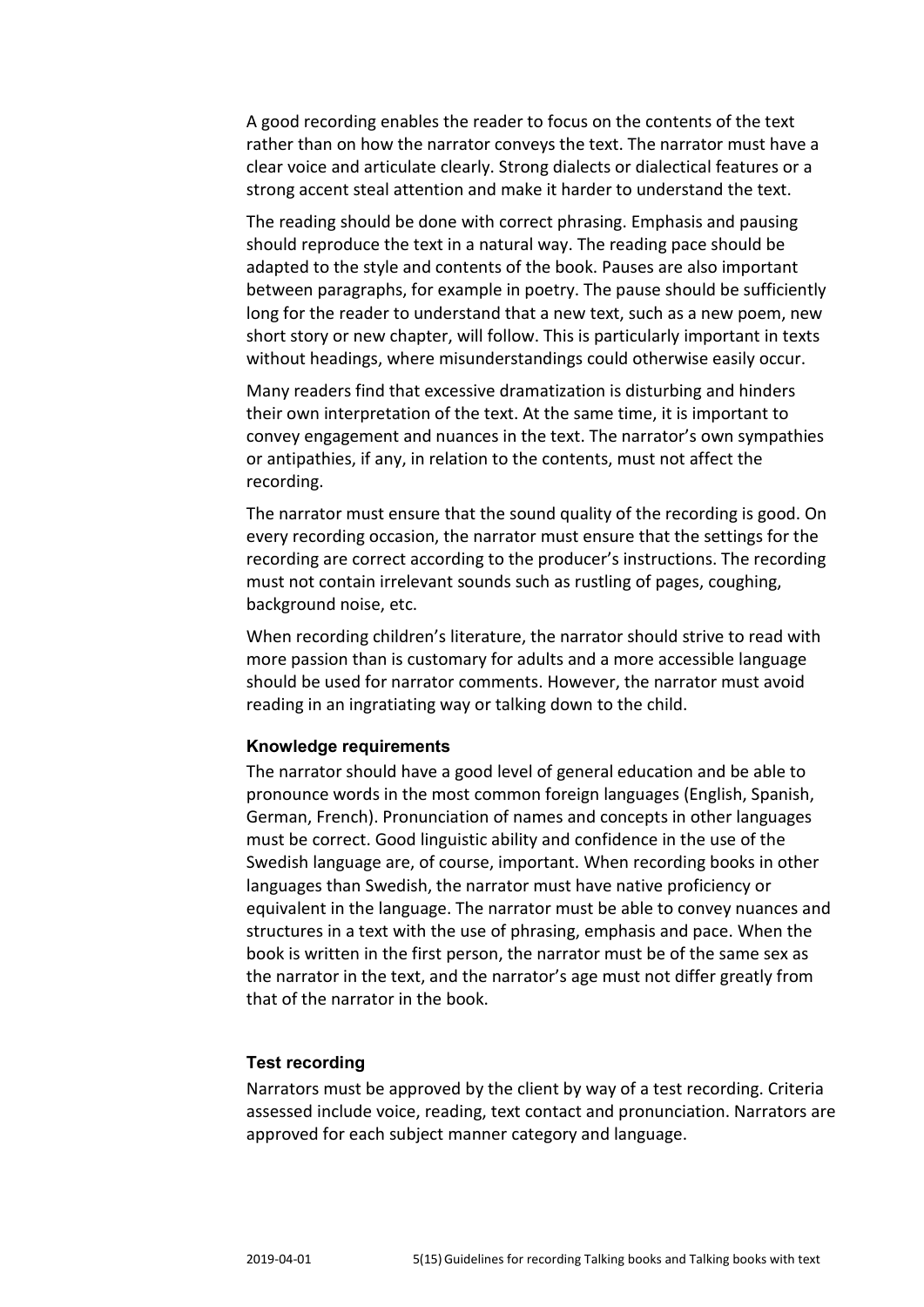At the test recording, the narrator must confirm to the supplier that they consent to the audio files and assessment of the test recording being saved in a database. The database is accessed by the working group at MTM in charge of talking book quality and staff at the recording companies. Narrators are entitled to request all the data about the narrator that is stored by MTM. Audio files and assessments are deleted from the database at the narrator's request or if the narrator has not recorded a talking book in the last ten years.

Talking book recording is divided into the following categories:

- Fiction and nonfiction with a narrative
- Nonfiction
- Children and youth
- Poetry
- Talking books for reading practice in two speeds

For books produced as academic literature for students at colleges and universities, the narrator must be competent in the subject matter, be able to pronounce technical terms correctly, interpret and convey tables and comment on figures according to guidelines. Academic literature for universities and colleges is divided into the following categories:

- General academic literature
- Humanities
- Computer science
- Medicine
- Physics
- Chemistry
- Mathematics
- Economics
- Biology
- Law etc.

### <span id="page-5-0"></span>**2.3 Part-delivery**

Recordings of academic literature are often delivered in parts. Sometimes the student wants some parts of the book to be recorded before others. Illustrations, tables and notes are not included in part-deliveries. These items are recorded when the main text is ready. Pat-deliveries are not proofread.

Part-deliveries must always include an announcement where the first phrase should read:

*This is part-delivery [n] comprising pages [nn-nn], [title, author]*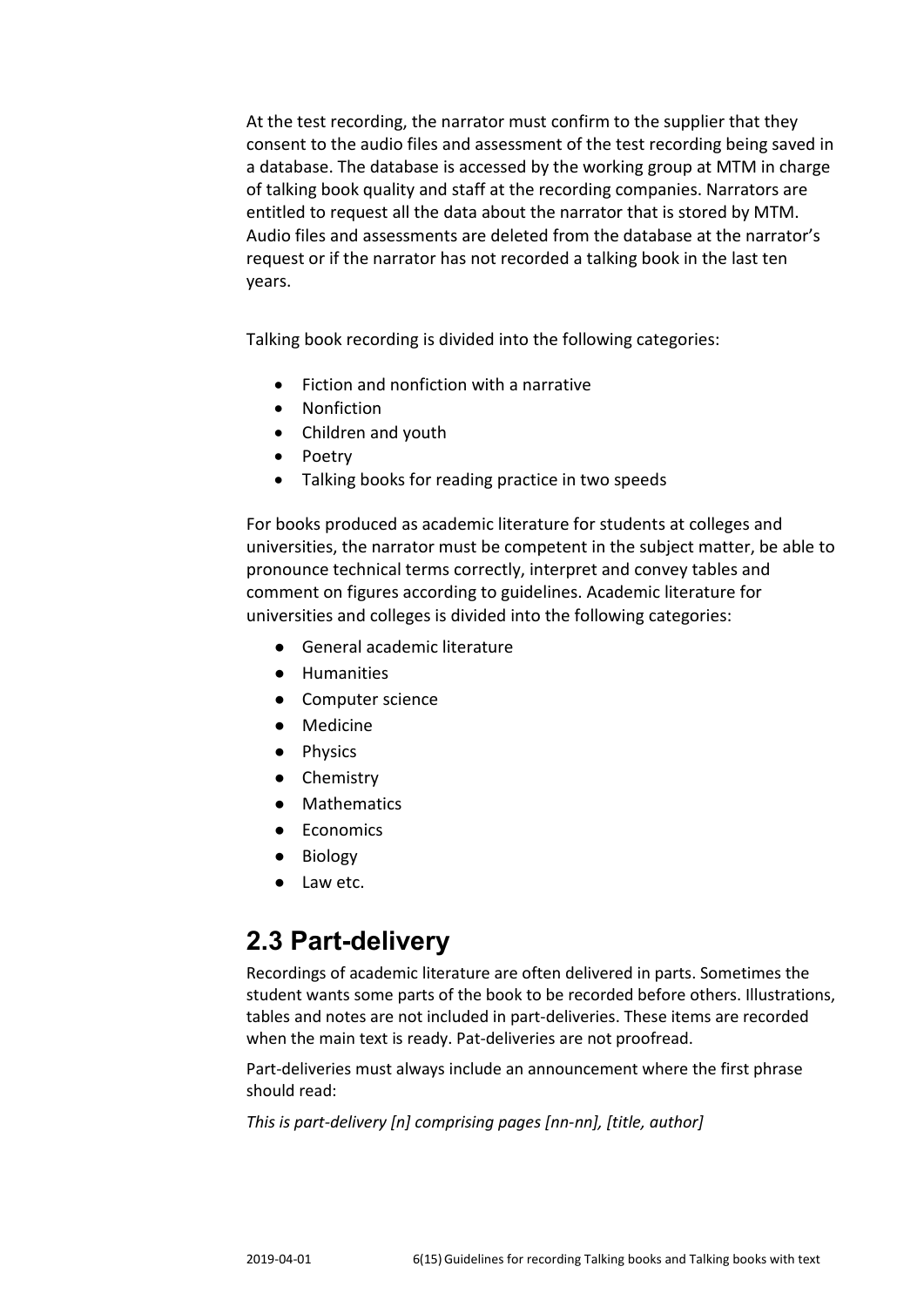# <span id="page-6-0"></span>**3 Special instructions**

### <span id="page-6-1"></span>**3.1 Introduction elements**

#### <span id="page-6-2"></span>3.1.1 Title (Announcement)

The talking book starts with an announcement. The announcement includes the title, the author and the producer of the book.

Between the title and the author, the narrator should add *av* for Swedish books and *by* for English books, etc. After the title and author, the following sentence must always be used:

<span id="page-6-3"></span>*This talking book is produced by Myndigheten för tillgängliga medier (MTM), i.e. Swedish Agency for Accessible Media in [Year of delivery to MTM]* 

*Read by [Narrator] at [Producer]*

#### 3.1.2 Information on §17 of the Copyright Law

After the announcement, there follows information on §17 of the Copyright Law. The following text is recorded by the narrator of the book:

*This talking book has been produced for users of adapted media in accordance with §17 of Swedish Copyright Law. Illegal distribution or transmission will be prosecuted.*

<span id="page-6-4"></span>For children's books, the following text is used:

*This book has been produced for users of adapted media in accordance with §17 of Swedish Copyright Law. Illegal distribution or transmission will be prosecuted.*

#### 3.1.3 Information about the talking book

Information about the talking book describes the searchable headings in the talking book, whether anything has been left out (such as descriptions of pictures) or added (such as new headings for descriptions of pictures).

Detailed information on navigation in e.g. end matter must be provided locally. This applies to e.g. picture suites, notes at the end of chapters and indexes. In this case, the Introductory Information on the talking book will not include this information. The editor will determine when and where such local information should be provided, and the narrator will formulate this in accordance with the editor's instructions. The information is provided immediately after the heading is read. For example:

*Notes. In the Notes, there is a new chapter at level 2 and individual notes in the chapters of level 3.*

Local navigation information can also be included in individual sections in the text when these otherwise differ from the book. For example:

*In this chapter, there are sidebars, examples and exercises at level 3.*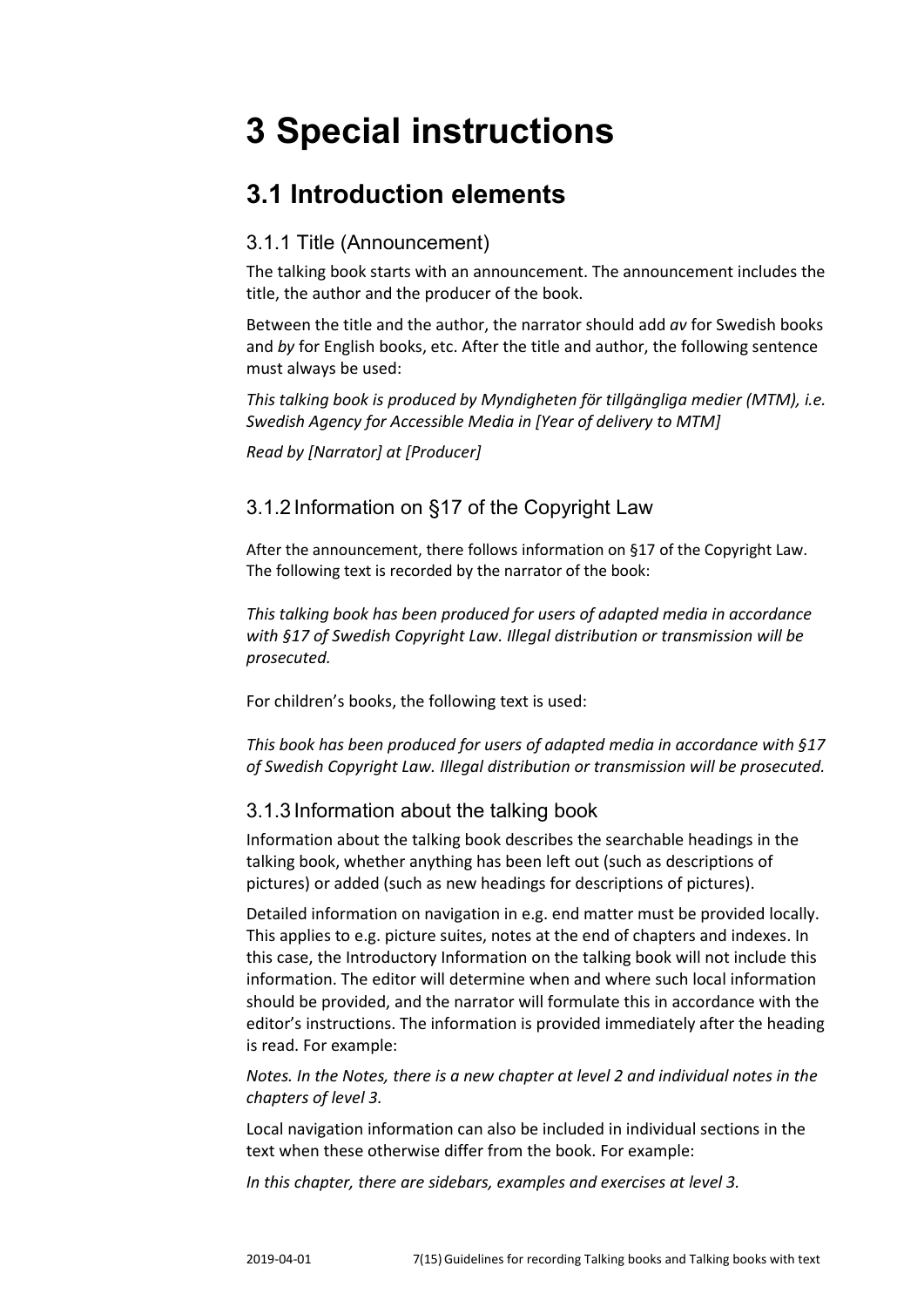#### <span id="page-7-0"></span>3.1.4 Publisher information

In this part, the narrator should start at the top of the title page or earlier if there is important information before the title page. All information (including title and author) on the title page and the reverse thereof must be read.

Instructions for the Publisher information part:

- All text must be read (hard-to-read logotypes and graphics do not need to be read)
- The Copyright sign (©) is read as *copyright*
- When reading the ISBN number, the digits 10 and 13 should not be included in the number:

Example:

ISBN-10 91-32-33395-1 is read *ISBN-Ten [brief pause] 91-32-33395-1*

ISBN-13 978-91-32-33395-8 is read *ISBN-Thirteen [brief pause] 978-91-32-33395- 8*

#### <span id="page-7-1"></span>3.1.5Back cover text

Texts on back covers, flaps and book spines are read together in the feature Back cover text. This feature is introduced as: *Back cover text.*

## <span id="page-7-2"></span>**3.2Children's books**

<span id="page-7-3"></span>3.2.1 Announcement, §17 Copyright Law and Information on the talking book

Announcement, Information on §17 of the Copyright Law, Information on the talking book and Back cover text for children's books is read in the same way as above, see sections 3.1.1, 3.1.2, 3.1.3 and 3.1.5.

#### <span id="page-7-4"></span>3.2.3Publisher information

In children's books, the feature "Publisher information" comes last in the talking book. An end announcement follows: *Här är talboken slut* or *This is the end of the talking book*.

### <span id="page-7-5"></span>**3.3Reading of headings**

Numbered headings must be read in a consistent manner; *Chapter one, Chapter two*, etc. or *first chapter, second chapter*, etc. If there are no chapter headings in the printed book, a heading is created in the talking book with the three first words of the chapter. These words should not be recorded, since they are repeated in the narrative text, but it is important to record a couple of seconds' silence in connection with the heading.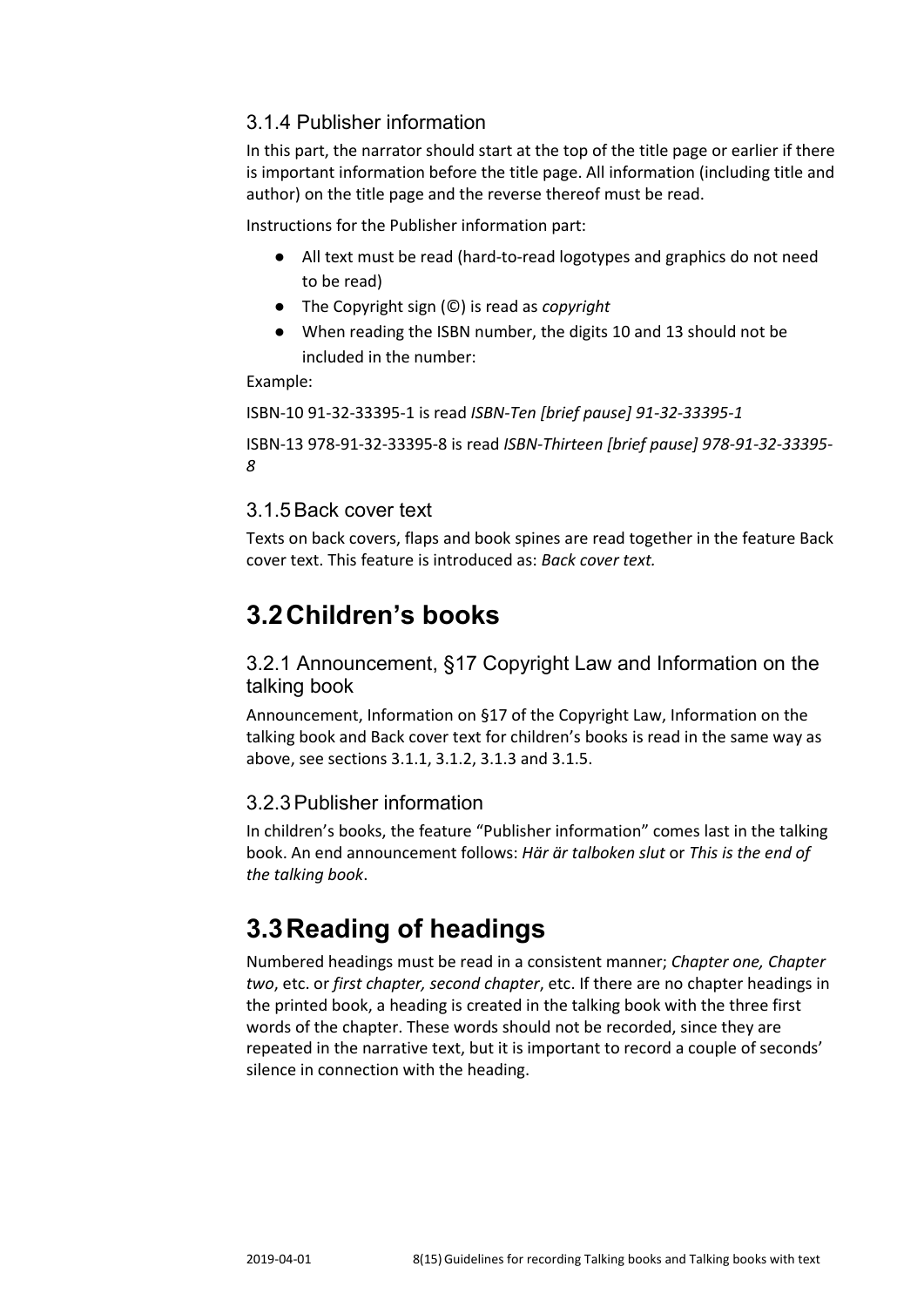### <span id="page-8-1"></span><span id="page-8-0"></span>3.4.1 Reading of page numbers

Page numbers are always marked in talking books, but page numbers should not always be read by the narrator. Page numbers are not read in fiction, children's books or in nonfiction other than academic literature.

Marked page numbers are located in the same place as in the original, which means that a marked page can appear inside a hyphenated sentence. The narrator must synchronise the marked page with the ongoing recording without the reading being affected so that it is audible in the recording. Thus, the narrator must not interrupt the reading to navigate to and from a marked page number, or pause in any way. It is not a problem if single words of the recording are heard when navigating to the marked page.

Page numbers are read in academic literature. Please note that the reading of page numbers should be discrete and disturb the reading of the text as little as possible. Page numbers are also stated for pages without pagination. If a page is empty or only contains deleted materials, this should be stated. If a page includes only a picture which is not included in the talking book, the narrator should say: *Picture page.* For blank pages, the narrator should say: *Blank page.*

When reading page numbers with Roman pagination, the narrator should say: *Roman number, page one*. For other special pages, the page is read as marked in the printed text. For example, the narrator will say: *Page B 1*.

#### <span id="page-8-2"></span>3.4.2Page numbers in books with different languages

In books with summaries in another language than the language of the main part of the book, the page numbers are read in the main language of the book. Thus: In a Swedish book with an English summary, all page numbers in the book are read in Swedish.

# <span id="page-8-3"></span>**3.5Spelling out**

Words should be spelled out when necessary for the sake of clarity and understanding, e.g. when reading internet addresses and names whose pronunciation differs from their spelling, e.g. Leicester. Please note that spelling out can be perceived as disturbing for the user and should only be done when requested by the editor. Words are spelled out letter by letter, syllable by syllable, i.e. broken down as follows:

s-y-l l-a-b l-e.

Genitives ('s), if any, should not be included when a word is spelled out.

# <span id="page-8-4"></span>**3.6Abbreviations**

Abbreviations should only be read if it makes the text more intelligible. If an abbreviation is generally accepted or frequently used, it should only be read out the first time it appears.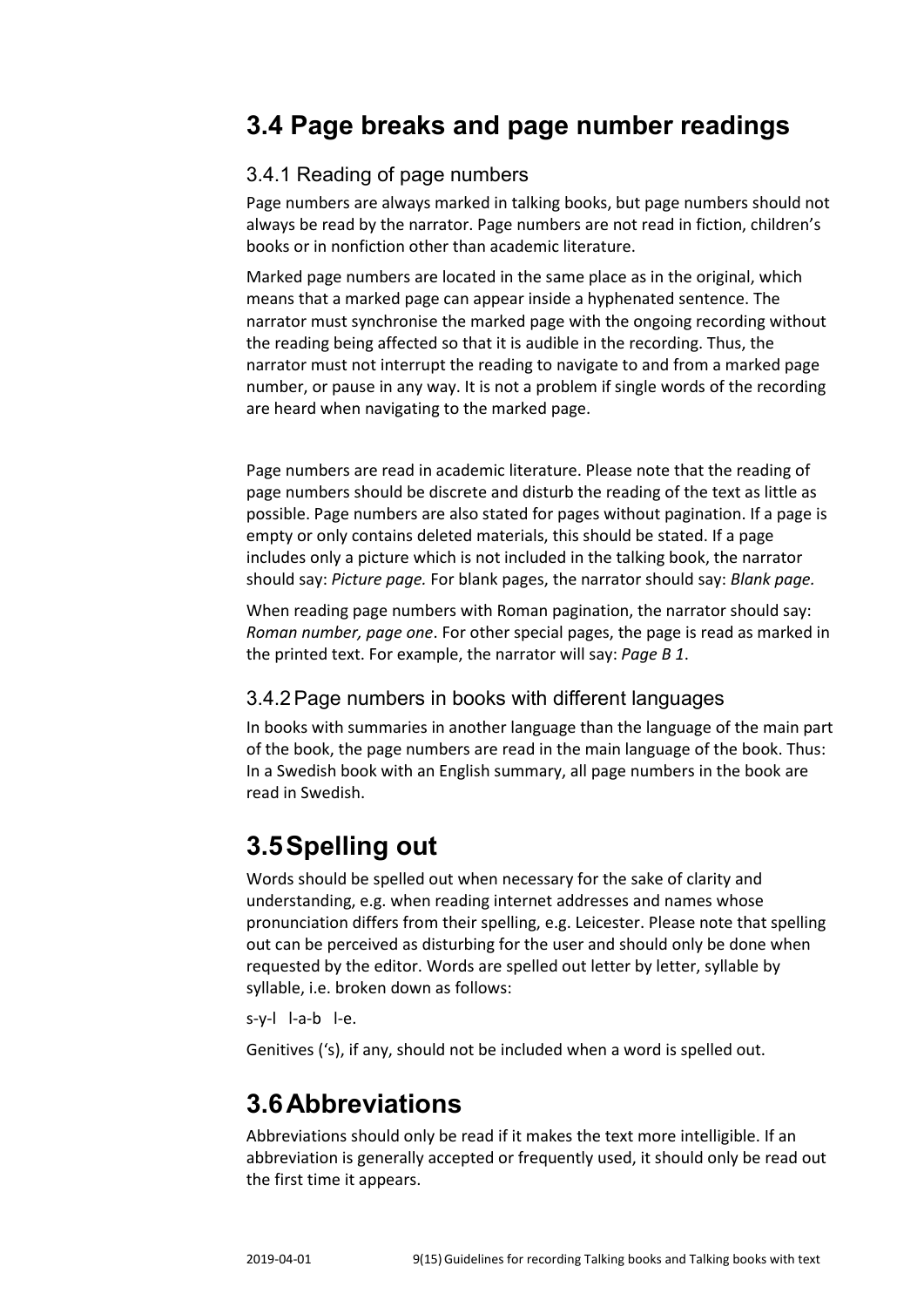Uppercase letters and lowercase letters should be identified in the abbreviations.

#### <span id="page-9-0"></span>3.6.1 Abbreviations in notes and bibliographies

In the notes, it should generally be possible to search for individual notes and get information at each note. Repeated references to the same work are often written as "ibid(em)" (above citation). In such cases, the title and author are repeated for each new note, while the abbreviation as such is not read at all. Otherwise, abbreviations in notes, references or bibliographies should not be read.

### <span id="page-9-1"></span>**3.7 Foreign languages and archaic Swedish**

Words and names in foreign languages must be pronounced correctly. Names of countries, cities and famous persons must be pronounced according to Swedish practice, where available (for example, Barcelona, London, van Gogh). If it is impossible to pronounce a foreign word correctly, the word should be spelled out.

Archaic verb forms must be read as they are written, e.g., *vi gingo*. Old forms of spelling, on the other hand, should not be indicated, for example, *blifva* should be read as *bliva*.

### <span id="page-9-2"></span>**3.8Quotation marks, parentheses**

Quotation marks and parentheses, for example next to dialogues and years, should not be indicated in the recording.

When quotation marks are placed in the text to mark or emphasise an expression or word, it is enough to indicate this with the voice (brief pause or change in pitch). Quotation marks should be read out when they surround a quotation, in other words a literal quotation of what someone wrote or said, and only where it is not otherwise obvious that this is a quotation. Quotation marks are read out as *quotation /.../ end of quotation*.

Parentheses are usually indicated with the voice. Parentheses should only be read out on cases where it is necessary to avoid misunderstandings (such as when the focus of the narrative is moved from the main character to the author) or when several sentences are parenthesised. In these cases, the parentheses are indicated by saying *parentheses/.../ end of parentheses.*

### <span id="page-9-3"></span>**3.9Omitted text**

Omitted text can be marked in a number of ways in the printed book: three dots for short breaks or three dashes for longer breaks. These can also be surrounded by square parentheses or slashes.

If it is important for understanding the text, these markings should be read out. In these cases, say *omitted text.*

For longer, fragmentary texts, and where omitted segments of text are marked, an introductory comment on the appearance of the text is often sufficient.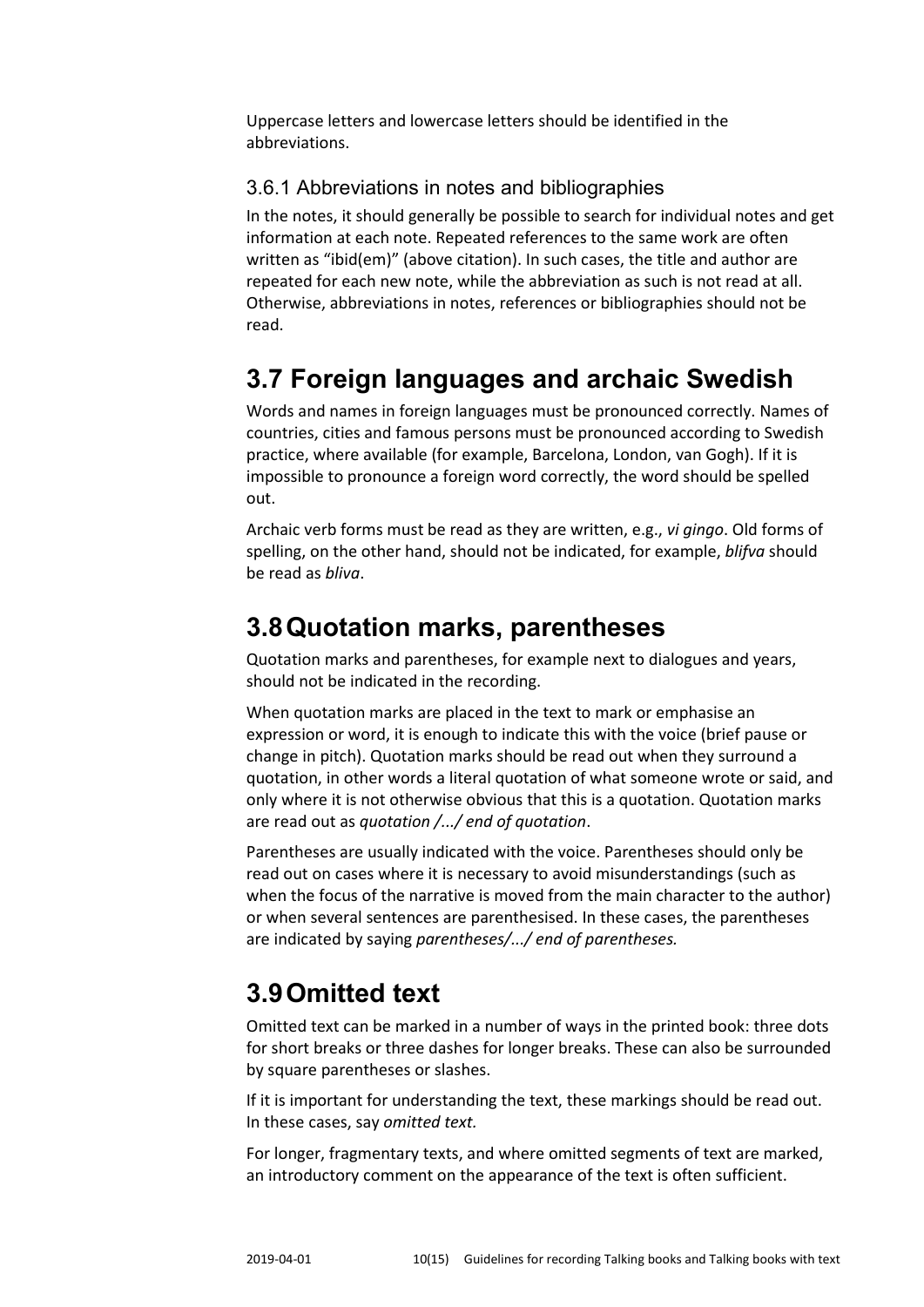### <span id="page-10-0"></span>**3.10Bold, small print, double spaced format and italics**

Bold, small print, double spaced format and italics is not read. Where, for example, bold print is used to emphasise a word or expression, this should be marked with a clear emphasis. If a word or paragraph is marked for another reason, this should be stated when justified.

# <span id="page-10-1"></span>**3.11 Notes in the narrative text**

When notes are read in the narrative text, it is important that the reader understands this is a note, and where the note begins and ends. Say: *note/end of note*.

# <span id="page-10-2"></span>**3.12Index, bibliography**

In indexes, several reference words are often gathered under the same main reference word, which is then usually written only once. Unless the index is very extensive, the narrator should always repeat the main reference word to enable the reader to quickly determine, in a search, his/her location in the index. In bibliographies, omitted names of authors should be read.

# <span id="page-10-3"></span>**3.13Illustrations in the talking book**

A significant part of the literature transferred to talking books contains various types of illustrations, such as maps, diagrams, photographs, drawings or art images. When a book contains illustrations, a selection of the images should be described. This selection is made according to the Image Description Guidelines

A comment regarding an image should always begin with reading the caption.

If the illustration is placed last in the chapter, the narrator should refer to the page number of the illustration in the book. This applies regardless of whether the page number is read or not:

*On page [n] there is an illustration with the following caption...*

# <span id="page-10-4"></span>**3.14Tables**

When reading a table, it is important to describe the table as a whole before the details. In tables, the table head with columns and row headers are presented first. It is up to the narrator to determine whether the table should be read row by row or column by column. To remind the reader of the context, column and row headers may need to be repeated. However, very simple tables in list format can simply be read.

Some books contain tables as examples of how to report information. In this case, the individual values of the table are uninteresting, and an overall comment regarding the design of the table is sufficient.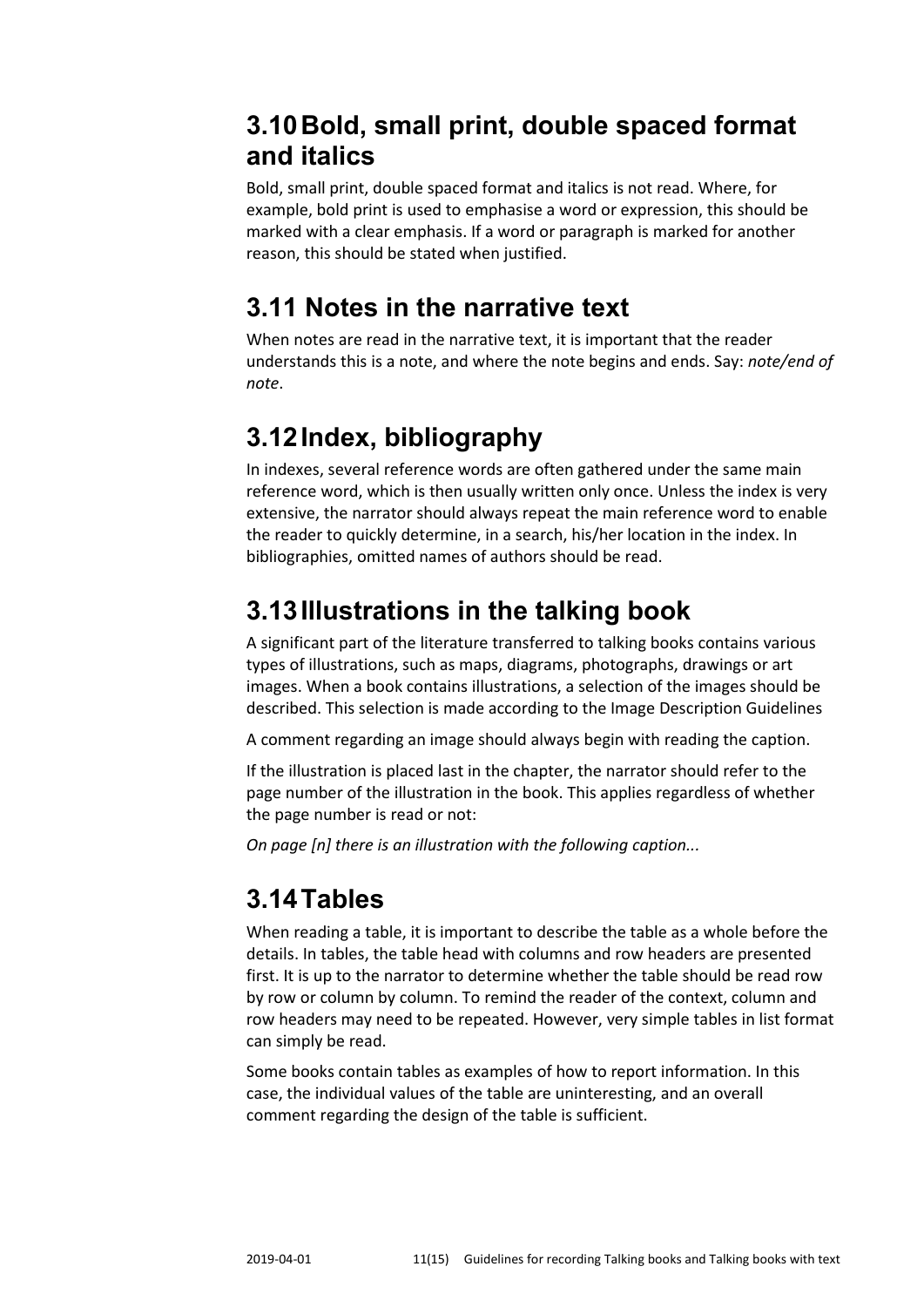### <span id="page-11-0"></span>**3.15Symbols, formulas, programme code etc.**

The narrator should inform the reader of how symbols, formulas, programme code etc. are treated. The information is provided the first time these occur in the text.

In programme code, a new row is indicated. Please note that when recording programme code, it is important to indicate all signs, including full stops and spaces.

Some books contain images that illustrate the interface of a programme. These images should only be commented briefly.

### <span id="page-11-1"></span>**3.16End announcement**

There is no heading for the end announcement, but the narrator should end the recording with: *Här är talboken slut* or *This is the end of the talking book*.

# <span id="page-11-2"></span>**4 Talking books with text**

The rules for talking books with some additions and amendments also apply to talking books with text. These are set out in sections 4.1 - 4.5 below.

## <span id="page-11-3"></span>**4.1 Recording of talking books with text**

The materials to be recorded is sent by the client as a DTBook-file and must be recorded without any additions or amendments. The client will indicate if the narrator should read text in addition to the marked text. The narrator must contact MTM if the narrator notices any section that is not marked but that is important for understanding the text. Other additions are set out in section 4.5 below. Please contact MTM in case of uncertainty.

# <span id="page-11-4"></span>**4.2Synchronisation**

Text and speech are recorded and synchronised simultaneous by moving a marker at each synchronisation point during the recording. When recording a talking book with text, it is important that the recording is natural and unaffected by navigation between the text sections on the screen. Synchronisation occurs at sentence level, row level and paragraph level. For some reading practice books with slow reading pace, synchronisation may take place at word level.

### <span id="page-11-5"></span>**4.2.1 Chapters without a heading**

If there are no chapter headings in the printed book, a heading is created in the talking book with the three first words of the chapter. These words should not be recorded, since they are repeated in the narrative text, but it is important to record a couple of seconds' silence in connection with the heading.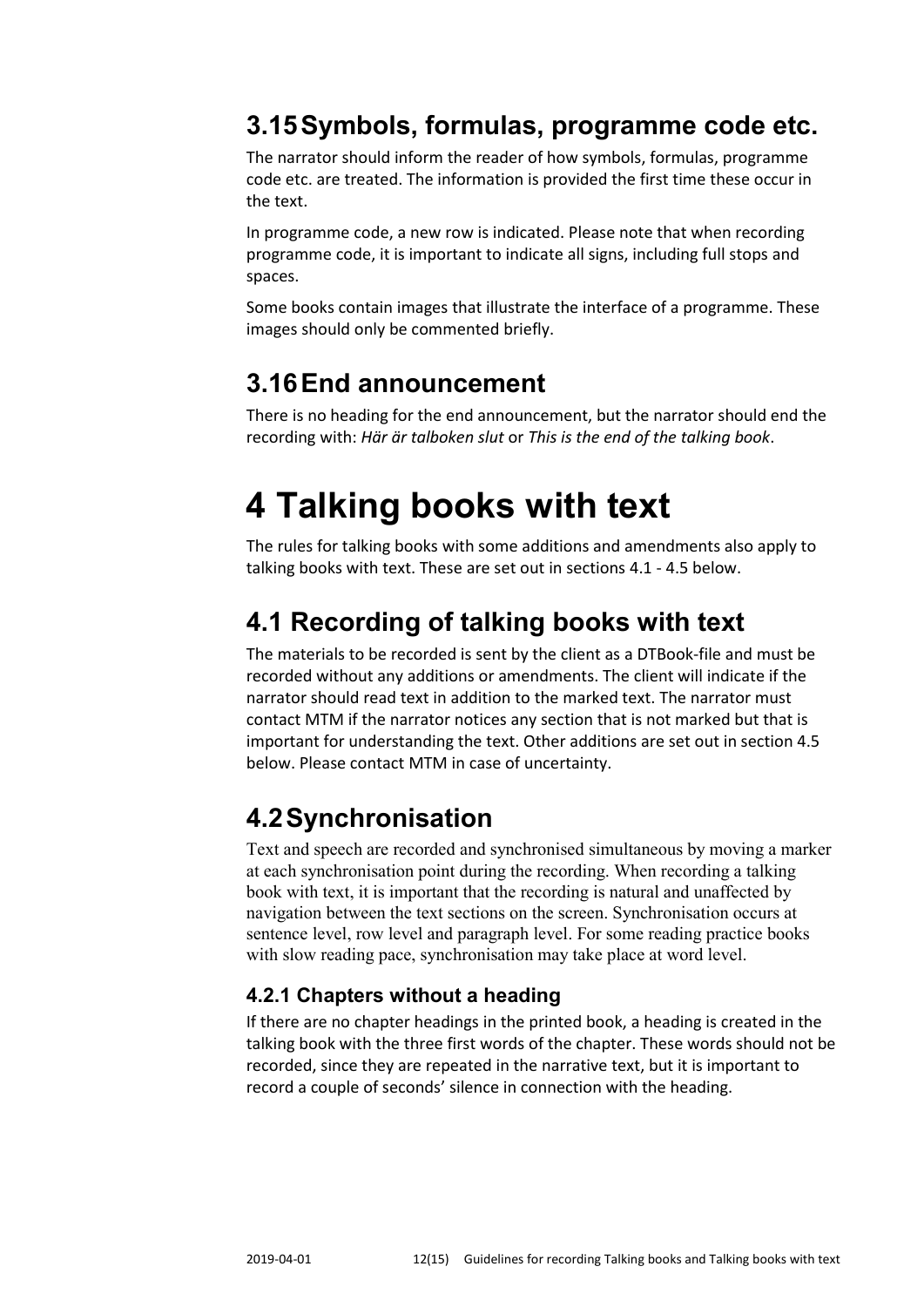### <span id="page-12-0"></span>**4.3 Announcement and Information about the talking book**

Announcement and Information about the talking book is included in the DTBook-file.

The producer must write the producer's and the narrator's names in the empty fields inside the square brackets in the Announcement and Information about the talking book.

## <span id="page-12-1"></span>**4.4Image descriptions**

The image descriptions texts must be written by the supplier and be included in the talking book as text and sound. Since this can be done in a variety of ways, the supplier must specify what the narrator should do.

### <span id="page-12-2"></span>**4.5The narrator's additions when reading a talking book with text**

There is a number of features in talking books with text for which the narrator must record information in addition to the text.

#### **Between the title and the name of the first author:**

av

(English) by

#### **Before the name of the last author (if more than one):**

och

(English) and

#### **Obvious spelling errors in the file**

Should be read with correct spelling (in case of uncertainty, please contact MTM)

**Note reference** (Represented as a superscript character either asterisk(s) or a number in a red frame with its own synchronisation point):

*not (nr)*

(English) *note (No)*

**Note** (inside a dashed box):

*Not (nr) … Slut på noten*

(English) *Note (nr) … End of note*

Please do not forget to read the note number. In case of long notes, please state so before reading the note.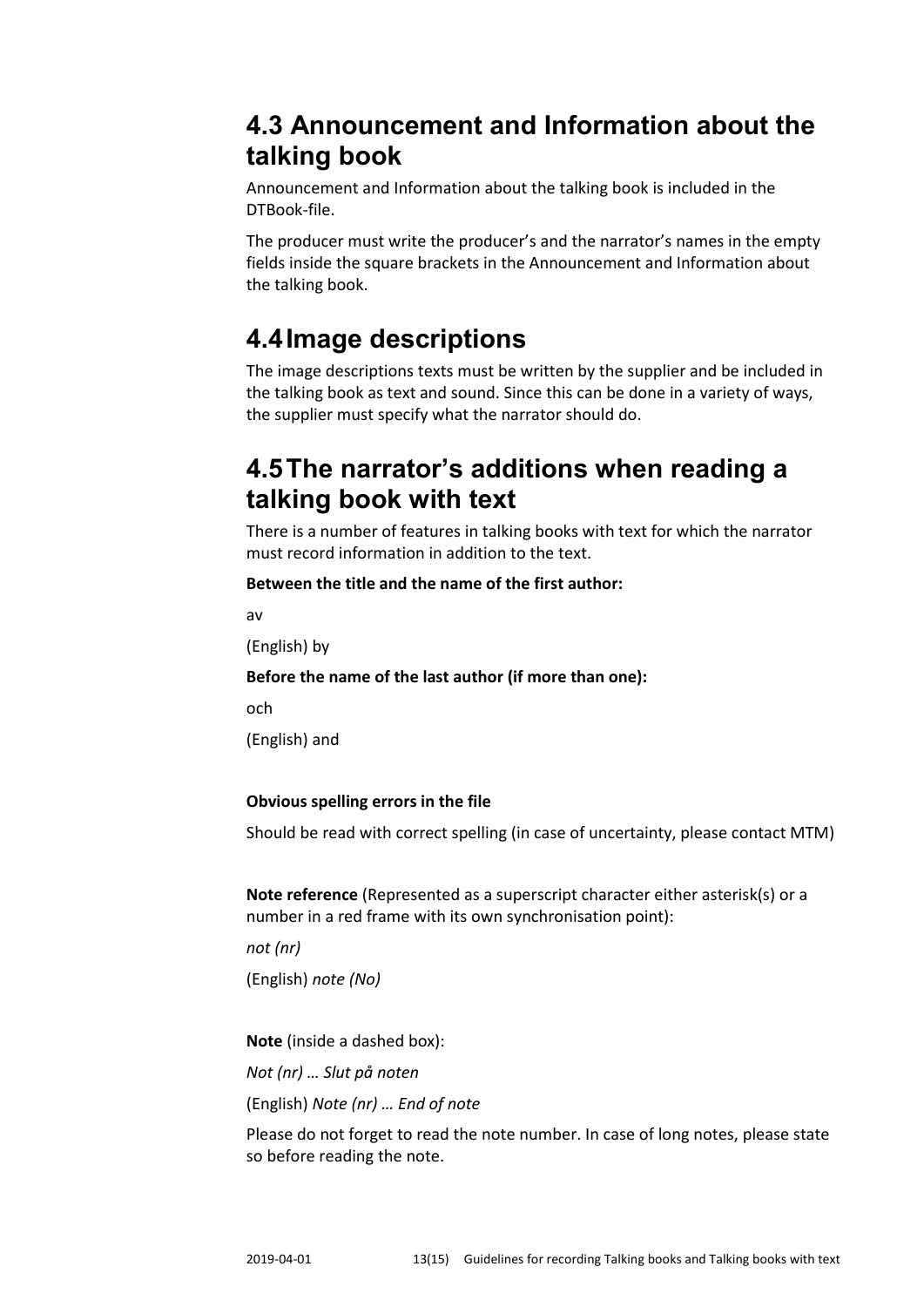**Captions** (captions are italicised and next to the image):

*Bildtext… Slut bildtext* (English) *Caption … End of caption*

**Image description** (represented with a grey frame with grey text next to the image):

*Bildbeskrivning ... Slut bildbeskrivning* (English) *Image description ... End of image description*

**Sidebars, parallel text, examples and similar** (represented by a box shaded light blue):

Please specify the type of content of the sidebar, for example, for sidebar, read *Faktaruta... Slut faktaruta*, for parallel text read *Parallelltext… Slut parallelltext*.

For English books, read *Sidebar ... End of sidebar* for all of the above.

**Block quotes** (Represented as an indented paragraph with italicised text):

*Citat... Slut citat* (English) *Quote... End of quote*

#### **Table:**

*Tabell ... Slut tabell* (English) *Table ... End of table*

NB! If the table is identified above or below the table (such as Table 15), read: *Table 15 ... End of table*

#### **Roman numbering:**

For page numbers, read: *Romersk siffra, sidan X* (English) *Page, Roman Numeral, X* For bullet points, read: *Romersk siffra, X* (English) *Roman numeral, X*

#### **Page numbers:**

*Sidan X*